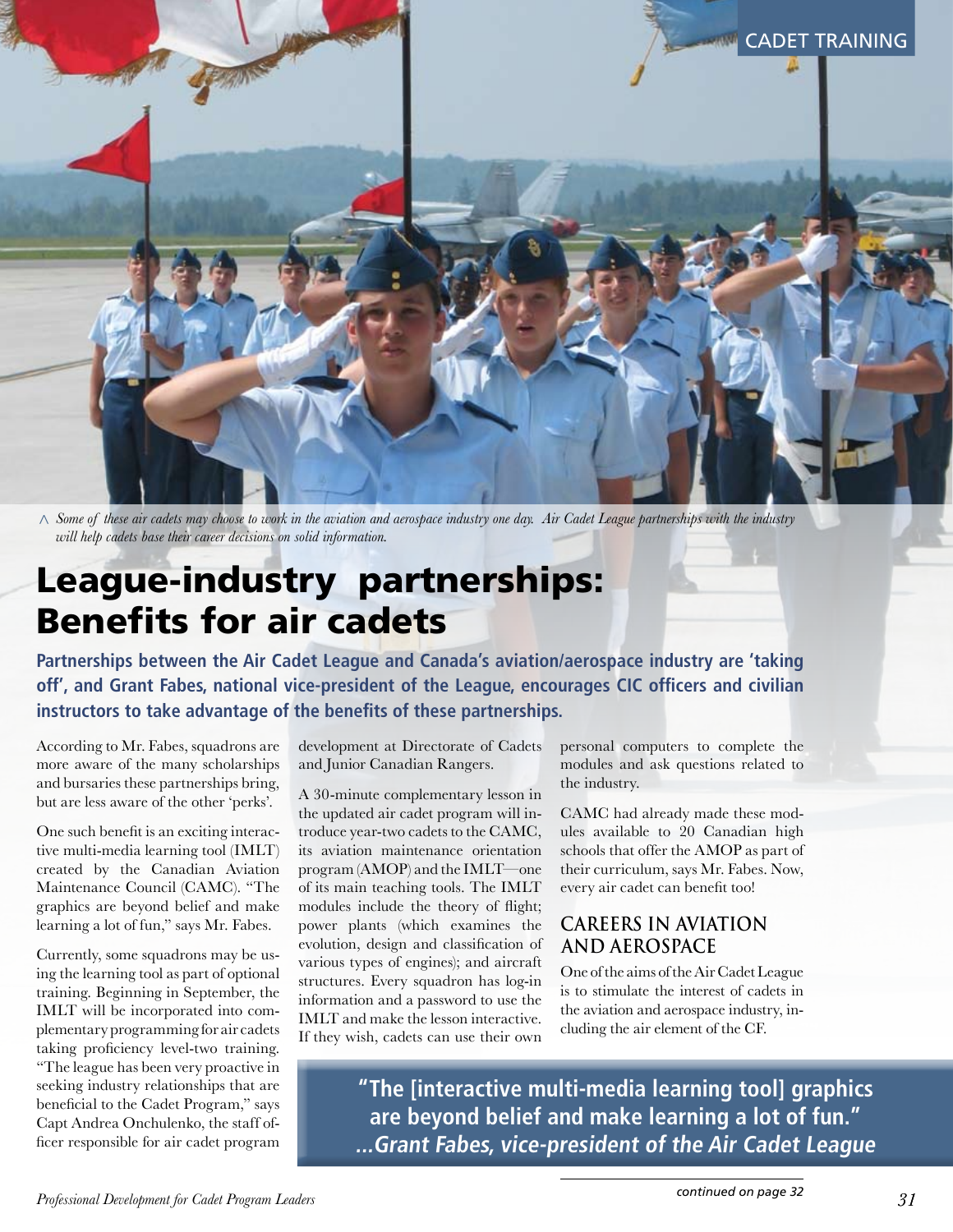*continued from page 31*



*These photos, provided by the Canadian Aviation <Maintenance Council, show only two of many jobs available within Canada's aviation and aerospace industry.*

In October of 2005, the League decided to create a League/Aviation and Aerospace Industry Steering Committee (LISC) to increase the league's involvement with the industry and among other things, expose cadets to its resources and careers. "We saw it as keeping the air in Air Cadets," says Mr. Fabes, committee chair. To ensure that the direction it takes is compatible with updated air cadet training, Capt Onchulenko was invited to sit on the committee.

"At one time, many would have been hard pressed to tell cadets about the careers available in the industry beyond pilot or stewardess, but when I went through the CAMC brochure of careers, I was astounded," says Mr. Fabes. "There were so many careers just on the maintenance side of the industry." He says that as things developed, it became clearer and clearer that the league should be offering cadets whatever resources industry can provide to supplement what the Cadet Program is doing. It also became clear that the league had to do its best to pass on as much information about the industry as possible so that if/when cadets make a decision about pursuing a career in the industry, they have solid information on which to base it.

### **Win-win-win**

Cadets have access to standard items such as brochures and booklets, but they can also participate in annual conferences, meetings, trade shows and seminars within the industry.

"The league-industry partnerships are win-win-win," says Capt Onchulenko. "The League is able to actively assist squadrons to implement optional training; the industry is able to attract a captive audience of youth to its vari-

ous educational institutions and employers; and the Cadet Program (most recently through the Cadet Program Update project) has been able to update air cadet training with a wider array of aviation and aerospace activities."

Mr. Fabes attributes the unexpected momentum of the partnerships partly to the fact that there are so many former cadets in the aviation/aerospace industry, making it so much easier to arrive at agreements. "We don't have to spend time convincing them of the worth of the air cadet program."

### **More initiatives ahead**

Mr. Fabes expects air cadets to benefit even more as partnerships increase at both the national and provincial levels.

He cites some possible examples:

- An Air Transport Association of Canada *Airport Safety Checklist* will be reviewed to see if it fits anywhere into air cadet training. "If the material fits with one of the Cadet Program's aims/objectives and with elements of the program update, why would we not use material already available?" asks Mr. Fabes. In March, the league forwarded this checklist, in quantity, to all squadrons. It is also available for download from the League website at w*ww.aircadetleague.com*.
- A list of aviation/aerospace industries that have agreed to allow cadets to visit their facilities can be distributed to commanding officers. Cadets are encouraged to visit a local aerospace and aviation industry in the updated air cadet program.
- Under a new partnership with Aveos—the largest organization in North America to do complete over-

# **Some 2008 initiatives**

- Two squadrons in the Quebec/Ottawa Valley Provincial Committee area are located in aviation and aerospace schools-Collège Édouard Montpetit-École nationale d'aérotechnique (ENA) and École des métiers de l'aérospatiale de Montréal.
- 100 cadets from the greater Montreal area toured CAE Inc. facilities, while 200 others attended an open house at ENA.
- • Discussions are under way with the Saskatchewan Aviation Council concerning possible summer employment for up to 50 senior cadets in Saskatchewan.
- • Approximately 30 cadets from squadrons in British Columbia toured the British Columbia Institute of Technology ('home' to 692 Air Cadet Squadron in Richmond, B.C.) and two aerospace industries (Avcor and Heli One) last October.